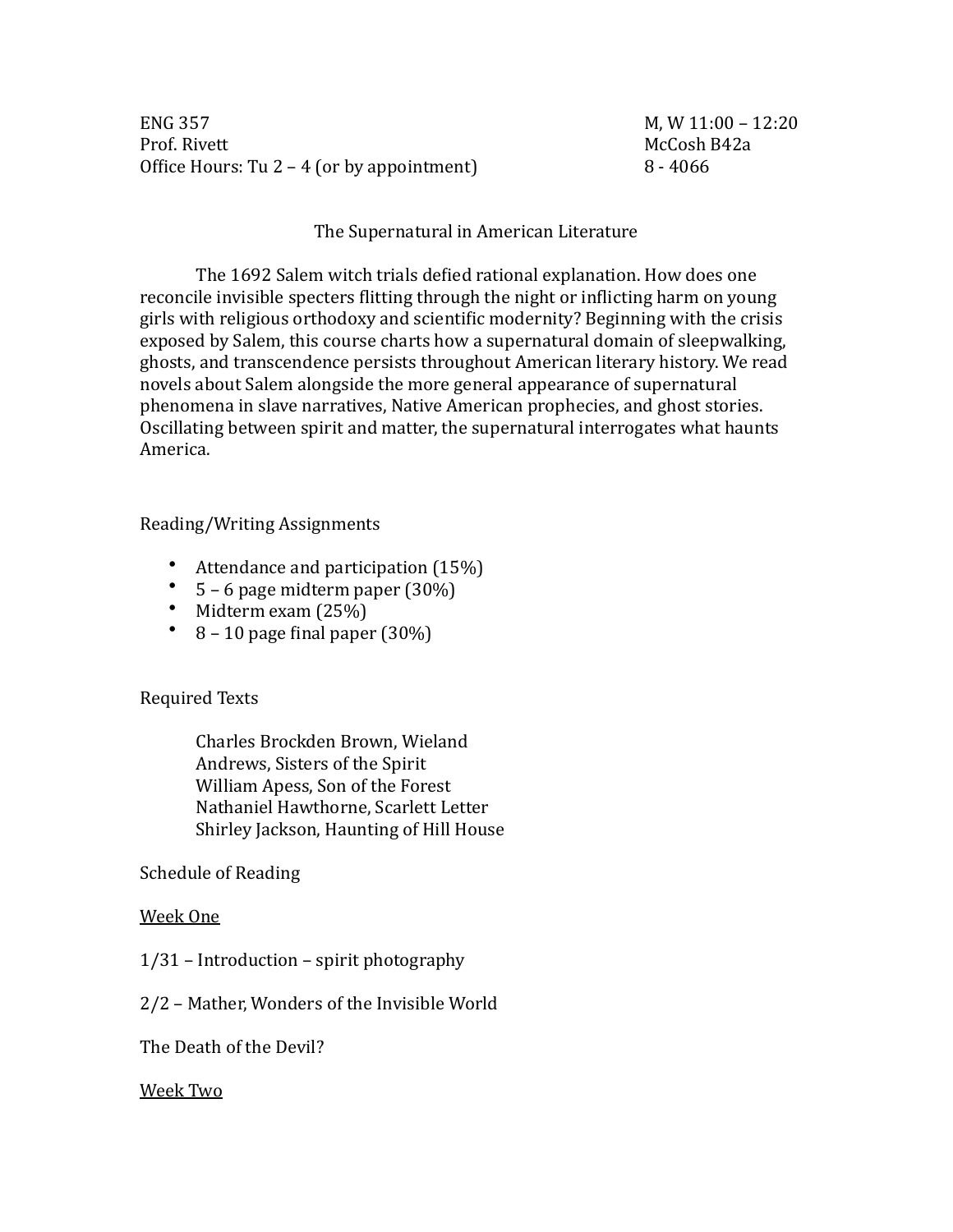2/7 – Mather, Brand Pluck'd out of the Burning; Parris, "Christ Knows How Many Devils there are"

2/9 – Locke, Essay Concerning Human Understanding

Supernatural Revivals

Week Three

2/14 – Jonathan Edwards, "Divine and Supernatural Light" and "Sinners in the Hands of an Angry God"

2/16 – John Wesley, "The Extraordinary Case of Elizabeth Hobson;" Edwards, Faithful Narrative of the Surprising Work of God; Sarah Edwards

Enlightenment Ghost Stories and the Rise of the Novel

Week Four

2/21 – Oliver Goldsmith, Cock Lane Ghost and A Debate Proposed in the Temple Patrick Society

 $2/23$  – Charles Brockden Brown, Wieland  $(1 - 94)$ 

 $2/25$  – 5-6 pp. paper due by 5:00 in my box

Week Five

 $2/28$  – Brown, Wieland (94 – 224)

3/2 – Washington Irving, "Rip Van Winkle" and "The Legend of Sleepy Hollow"

Race and the Supernatural

# Week Six

 $3/7$  – William Apess, Son of the Forest

3/9 – Zilpha Elaw, Memoirs

SPRING BREAK

Gothic Tales and Historical Romance Week Seven